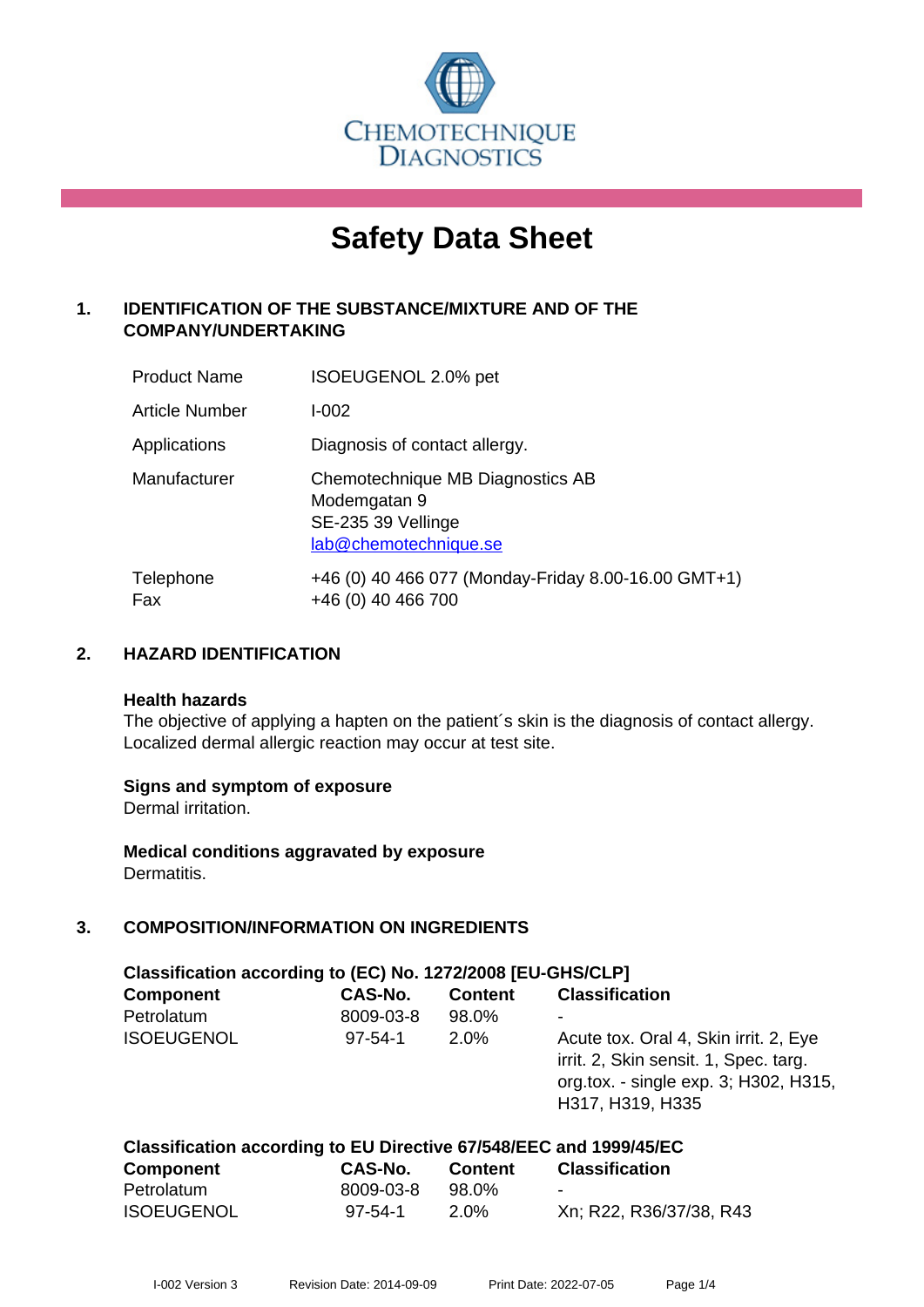#### **4. FIRST AID MEASURES**

**Emergency and first aid procedures**

Obtain medical attention.

#### **5. FIRE-FIGHTING MEASURES\***

#### **Suitable extinguish media**

CO2, powder or water spray. Fight larger fires with water spray or alcohol resistant foam.

# **For safety reasons unsuitable extinguishing agents**

Water with full jet.

# **Special protective equipment for fire-fighters** Wear self-contained respiratory protective device. Wear fully protective suit.

\*Data is shown for petrolatum only

## **6. ACCIDENTAL RELEASES MEASURES**

**Steps to be taken if material is released or spilled** Contain and place in a closed container.

# **7. HANDLING AND STORAGE**

**Precautions to be taken in handling and storage** Store dark at 5-8°C. Avoid extended exposure to light. FOR EXTERNAL USE ONLY.

# **8. EXPOSURE CONTROLS/PERSONAL PROTECTION**

**Respiratory protection** Not required.

**Ventilation** Local exhaust.

**Protective gloves** Disposal gloves.

# **Eye protection**

Not required with normal use.

#### **Work/Hygienic practices**

Wash hands after each use.

#### **9. PHYSICAL AND CHEMICAL PROPERTIES**

Odour **Fragrance** 

Appearance Ivory White Semi-solid

Melting point\* 50-55° C

Boiling point\* No data available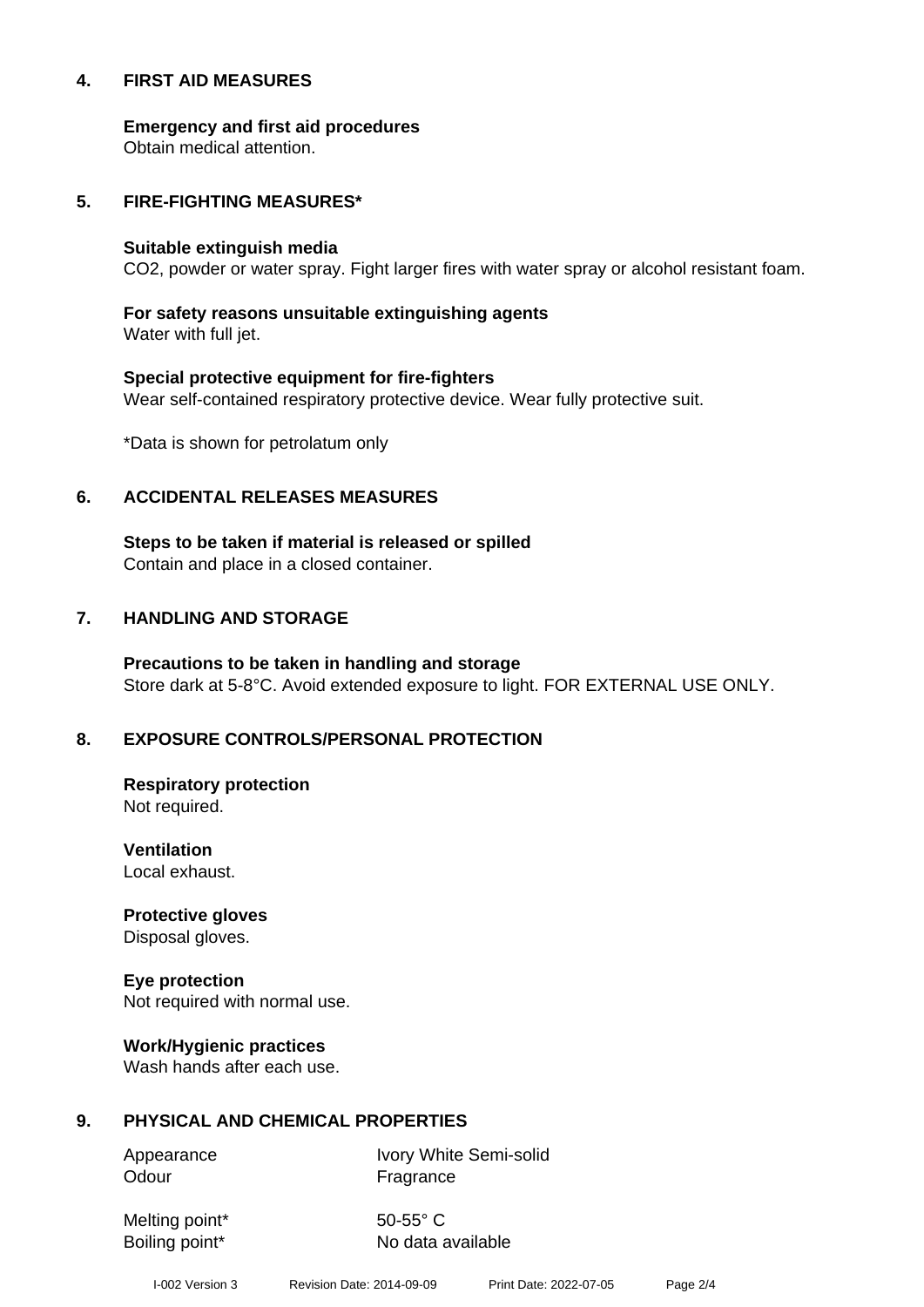Flash point\*  $>100^{\circ}$ C Density\* No data available. Solubility in/Miscibility with Water\*

Self ignition\* Product does not self ignite. Danger of explosion\* Product does not present an explosion hazard. Insoluble

\*Data is shown for petrolatum only

# **10. STABILITY AND REACTIVITY**

#### **Incompability**

May react with strong oxidizing agents.

#### **Stability**

Stable at recommended storage conditions.

#### **Hazardous byproducts**

Combustion may generate CO, CO2 and other oxides.

#### **Hazardous polymerization**

Will not occur.

## **11. TOXICOLOGICAL INFORMATION**

No data available.

#### **12. ECOLOGICAL INFORMATION**

No data available.

# **13. DISPOSAL CONSIDERATIONS**

#### **Waste disposal method**

Comply with federal, state/provincial and local regulation.

#### **14. TRANSPORT INFORMATION**

Not dangerous goods.

#### **15. REGULATORY INFORMATION**

The classification is according to the latest editions of the EU lists, and extended by company and literature data.

#### **16. OTHER INFORMATION**

#### **Text of H-statements and R-phrases mentioned in Section 3**

| Acute tox. Oral 4 |                           | Acute toxicity, Oral (Category 4) |            |  |
|-------------------|---------------------------|-----------------------------------|------------|--|
| Skin irrit. 2     |                           | Skin irritation (Category 2)      |            |  |
| Eye irrit. 2      |                           | Eye irritation (Category 2)       |            |  |
| I-002 Version 3   | Revision Date: 2014-09-09 | Print Date: 2022-07-05            | Page $3/4$ |  |